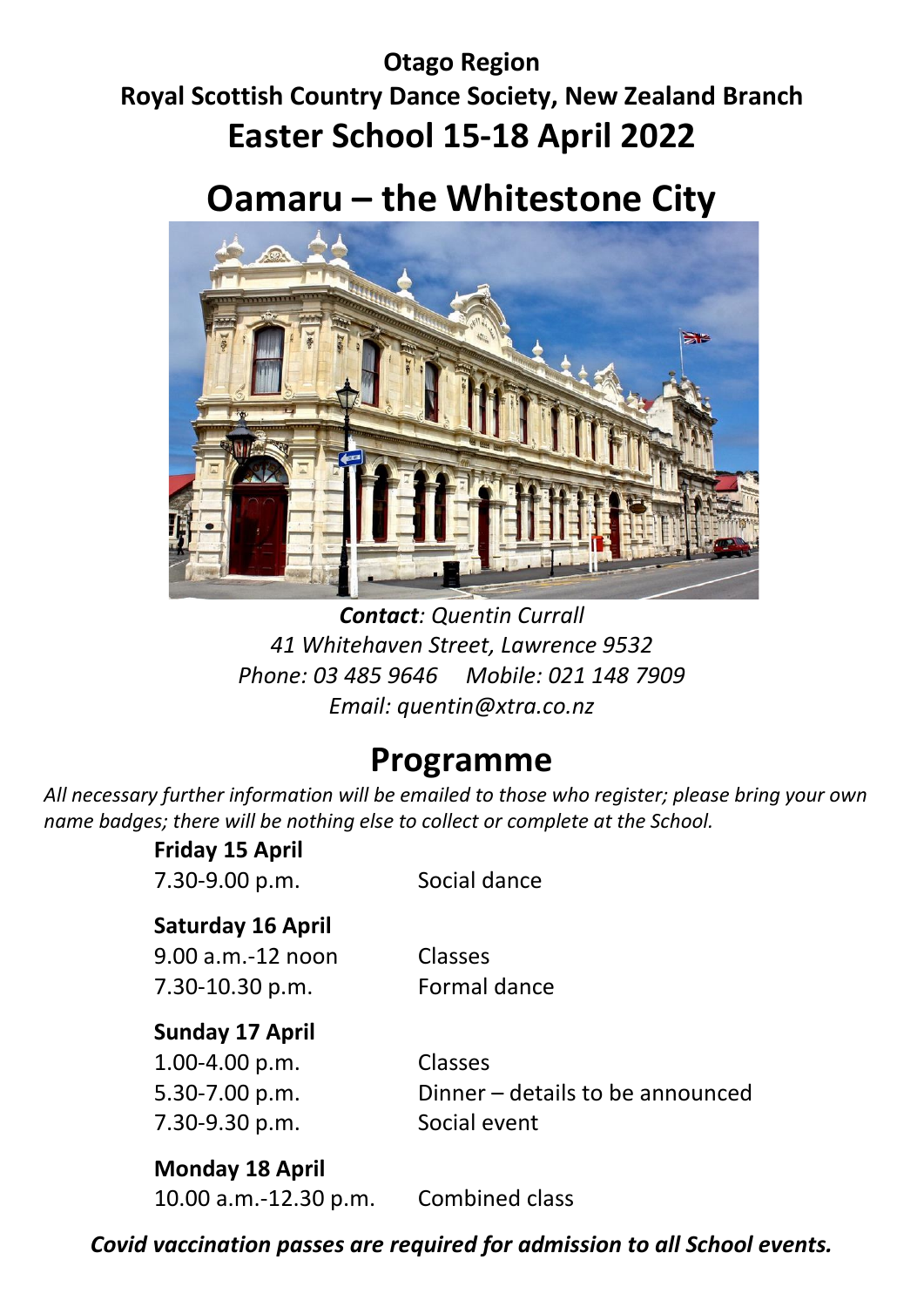## **Information**

The Easter School is planned as a weekend of classes, free time for sightseeing or just relaxing, and evening social dances. It's a great time to get to know your fellow dancers, and to explore Oamaru and elsewhere in North Otago. A useful starting point for information about the area is the Waitaki tourism website – <https://waitakinz.com/> , or try some of the links in the *Lots to Do in Oamaru* section at the end of this brochure.

#### **Teachers**

Su Marshall (Christchurch) – Elementary Class Ann Oliver (Tawa) – General Class Katherine Uren (Auckland) – Advanced Class

#### **Classes**

- *Elementary* for those who are still working towards familiarity with common formations
- *General* for those who are familiar with all common formations
- ★ Advanced for those who are familiar with all formations and able to dance from a briefing alone

The theme is of everyone improving/learning/helping others to learn.

#### **Music**

Evening events will have music – might be live, might not.

#### **Venues**

Classes will be held in the St Joseph's School Hall, Usk Street, the Masonic Lodge, 1 Wansbeck Street, and the Garrison Band Hall, corner of Severn and Isis Streets – all halls have good wooden floors and modern facilities. The evening dances will be held at St Joseph's School Hall.

#### **Fees**

*Full school \$135.00 – \$15.00 discount for RSCDS members Junior dancers \$60.00 – no discount for RSCDS members*

The full school fee includes classes, morning and afternoon teas, and admission to evening functions. Details and pricing of the Sunday dinner will be announced as soon as possible. Those who want to attend only the evening functions can pay the admission charge (\$15.00) at the door.

#### **Accommodation and Travel**

Easter is always a time of heavy demand for accommodation so please make your bookings as soon as possible.

#### **Catering**

Water will be available at all classes, and tea and biscuits will be provided for morning and afternoon tea during classes. Sunday evening dinner arrangements are still being finalised but will be advised as soon as possible.

**Easter is the first weekend of the school holidays in 2022,**

**so do not delay completing your registration and making your travel arrangements.**

#### **Registration**

Registration is online only. Go to<https://forms.gle/hHfqNf5SiRxpDKCf8>